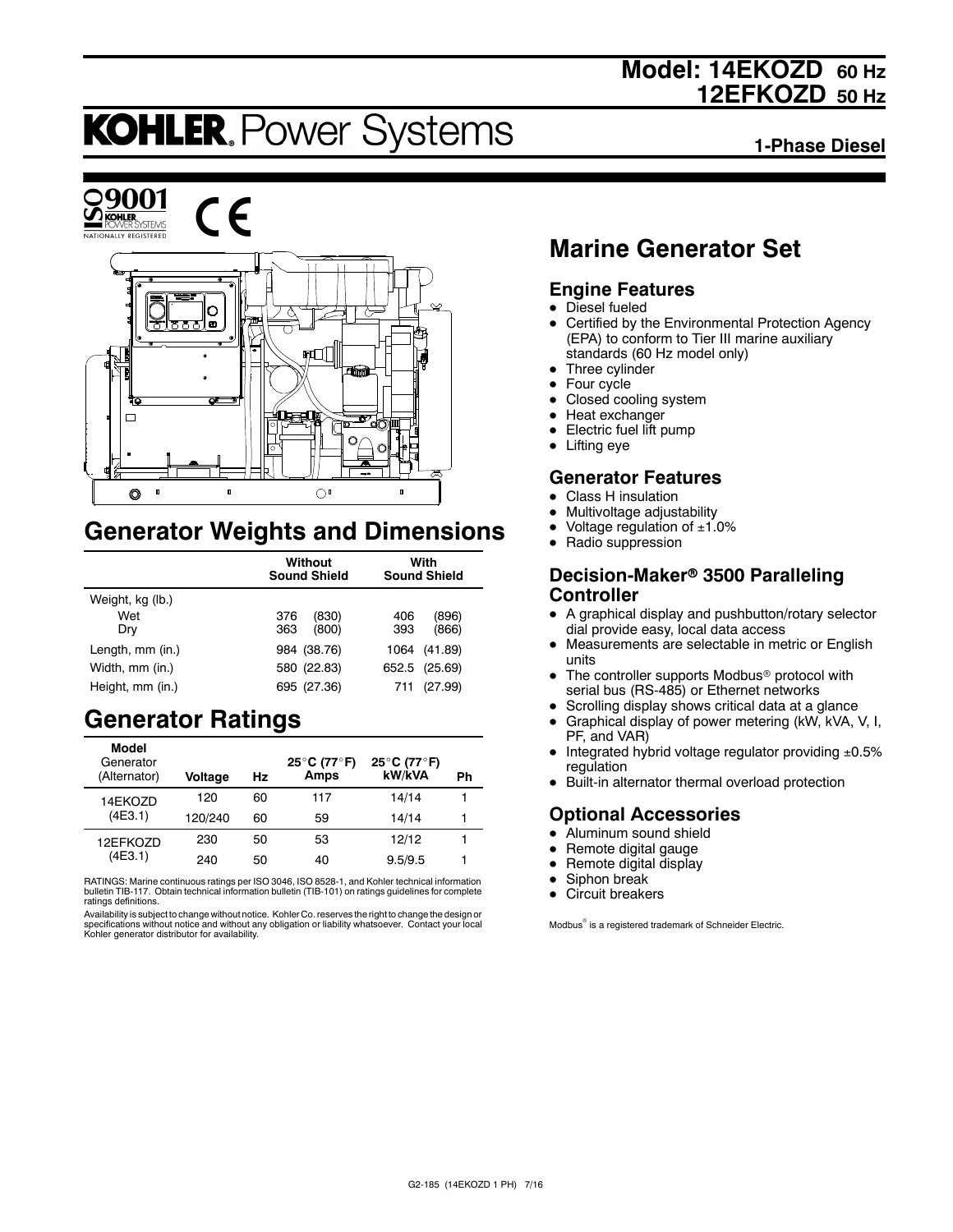## **Application Data**

 $\bar{z}$ 

#### **Engine**

| <b>Engine Specifications</b>                                                                 | 60 Hz                        | 50 Hz       |  |
|----------------------------------------------------------------------------------------------|------------------------------|-------------|--|
| Type                                                                                         | 4 cycle, naturally aspirated |             |  |
| Cylinder, quantity                                                                           | 3                            |             |  |
| Displacement, L (cu. in.)                                                                    | 1.9(114)                     |             |  |
| Bore and stroke, mm (in.)                                                                    | 88 x 102 (3.46 x 4.02)       |             |  |
| Compression ratio                                                                            | 17:1                         |             |  |
| Combustion system                                                                            | Direct injection             |             |  |
| Rated rpm                                                                                    | 1800                         | 1500        |  |
| Max. power at rated rpm, HP                                                                  | 24.7                         | 25.5        |  |
| Governor, type                                                                               | Mechanical                   |             |  |
| Frequency regulation, mechanical<br>governor<br>No load to full load (droop)<br>Steady state |                              | 5%<br>±0.7% |  |
| Angular operation<br>$Instant (1 min.) \ldots \ldots$<br>Intermittent $(30 \text{ min.})$    | $35^{\circ}$<br>$25^{\circ}$ |             |  |

## **Engine Electrical**

| <b>Engine Electrical System</b> | 60 Hz                      | 50 Hz |
|---------------------------------|----------------------------|-------|
| Battery, voltage                | 12 or 24 volt              |       |
| Battery charging module         | 10-amp                     |       |
| Battery, minimum recommendation | 650 CCA @ 0°F              |       |
| Starter motor                   | 2 kW, 12 V<br>2.5 kW, 24 V |       |

## **Cooling**

| <b>Cooling System</b>                                                     | 60 Hz                             | 50 Hz     |
|---------------------------------------------------------------------------|-----------------------------------|-----------|
| Capacity, L (qt.), approx.                                                | 5.2(5.53)                         |           |
| Heat exchanger type                                                       | 2.5 in. dia. $\times$ 2 pass      |           |
| Seawater pump type                                                        | Belt-driven.<br>10-blade impeller |           |
| Heat rejected to cooling water at rated<br>kW, wet exhaust, kW (Btu/min.) | 20 (1150)                         | 14 (800)  |
| Engine water pump flow, Lpm (gpm)                                         | 56 (14.8)                         | 46 (12.2) |
| Seawater pump flow, Lpm (gpm)                                             | 29 (7.7)                          | 24 (6.4)  |

#### **Fuel**

| <b>Fuel System</b>                     | 60 Hz    | 50 Hz |  |
|----------------------------------------|----------|-------|--|
| Fuel shutoff solenoid                  | Electric |       |  |
| Fuel pump                              | Electric |       |  |
| Maximum recommended fuel lift, m (ft.) | 1.2(4.0) |       |  |

### **Lubrication**

| <b>Lubricating System</b>             | 60 Hz                   | 50 Hz |  |
|---------------------------------------|-------------------------|-------|--|
| Oil pan capacity with filter, L (qt.) | 8.7(9.2)                |       |  |
| Oil pump type                         | Pressure, trochoid pump |       |  |

## **Operation Requirements**

| <b>Air Requirements</b>                                  | 60 Hz        | 50 Hz        |
|----------------------------------------------------------|--------------|--------------|
| Engine combustion air requirements,<br>$L/min.$ (cfm)    | 1508 (53.25) | 1256 (44.37) |
| Generator cooling requirements,<br>$L/min.$ (cfm)        | 9203 (325)   | 7645 (270)   |
| Max. air intake restriction, kPa (in. $H_2O$ )           | 2.5(10.0)    | 1.5(6.0)     |
| Exhaust flow, $m^3/m$ in. (cfm)                          | 1.4(51)      | 1.2(42)      |
| Exhaust temp., °C (°F) at full load                      | 316 (600)    | 310 (590)    |
| Max. allowed exhaust back pressure,<br>kPa (in. $H_2O$ ) | 8.5(34.1)    | 5.1(20.5)    |
| <b>Fuel Consumption</b>                                  | 60 Hz        | 50 Hz        |
| Diesel, Lph (gph) at % load                              |              |              |
| 100%                                                     | 3.97(1.05)   | 3.29(0.87)   |
| 75%                                                      | 3.08(0.81)   | 2.47(0.65)   |
| 50%                                                      | 2.16(0.57)   | 1.71 (0.45)  |
| 25%                                                      | 1.35 (0.36)  | 1.01 (0.27)  |

**Note:** The fuel consumption of the 60 Hz model is based on 14EKOZD and the fuel consumption of the 50 Hz model is based on 12EFKOZD.

## **Engine Features**

- $\bullet$  Low oil pressure shutdown
- High engine temperature shutdown
- Low seawater pressure shutdown
- Vibromount
- Belt guard
- Disposable oil filter
- $\bullet$  Oil drain valve
- Disposable fuel filter

#### **Alternator Features**

- $\bullet$  Brushless, rotating field design permits power to be obtained from stationary leads.
- $\bullet$  Windings are vacuum impregnated with epoxy varnish for dependability and long life.
- $\bullet$  Rotors are dynamically balanced to minimize vibration.
- Copper windings ensure minimal heat buildup. Insulation meets NEMA standards for class H insulation.
- $\bullet$  Direct connected to the engine, the generator has sealed precision ball bearings with a precision-machined steel sleeve in the end bracket to prevent shaft misalignment and extend bearing life.
- $\bullet$  Mounted on a drip-proof tray.
- $\bullet$  Equipped with a four-lead reconnectable stator.
- Capable of sustained line-to-neutral short circuit current of up to 300% of the rated current for up to 2 seconds. (IEC 60092-301 short-circuit performance.)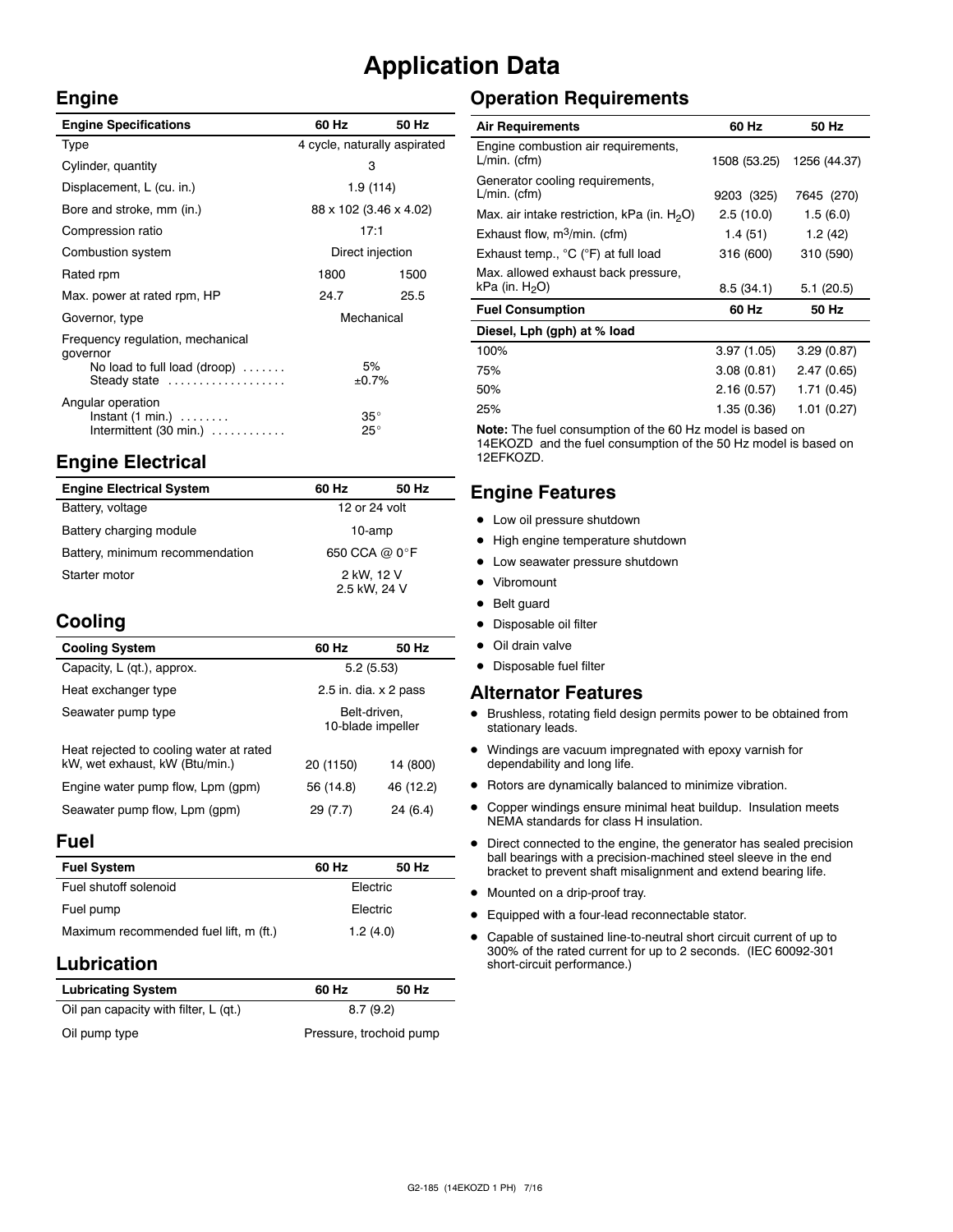## **Application Data**



### **Decision-Maker<sup>®</sup> 3500 Controller**

Provides advanced control, system monitoring, and system diagnostics for optimum performance and compatibility. The Decision-Maker<sup>®</sup> 3500 controller uses a patented hybrid voltage regulator and unique software logic to manage alternator thermal overload protection features normally requiring additional hardware. Additional features include:

- AC Output Voltage Regulator Adjustment. The voltage adjustment provides a maximum adjustment of  $\pm 10\%$  of the system voltage.
- Alarm Silence. The controller can be set up to silence the alarm horn only when in the AUTO mode for NFPA-110 application or Always for user convenience.
- $\bullet$  Alternator Protection. The controller provides generator set overload and short circuit protection matched to each alternator for the particular voltage/phase configuration.
- $\bullet$  Automatic Restart. The controller automatic restart feature initiates the start routine and recrank after a failed start attempt.
- **Cyclic Cranking.** The controller has programmable cyclic cranking.
- **ECM Diagnostics.** The controller displays engine ECM fault code descriptions to help in engine troubleshooting.
- **Engine Start Aid.** The configurable starting aid feature provides customized control for an optional engine starting aid.
- **Event Logging.** The controller keeps a record (up to 1000 entries) for warning and shutdown faults. This fault information becomes a stored record of system events and can be reset.
- **Historical Data Logging.** Total number of successful starts of the generator is recorded and displayed.
- $\bullet$  Integrated Hybrid Voltage Regulator. The voltage regulator provides  $\pm$  0.5% no-load to full-load RMS voltage regulation with three-phase sensing.
- **Lamp Test.** Press the alarm silence/lamp test button to verify functionality of the indicator lights.
- **LCD Display.** Adjustable contrast for improving visibility.
- Measurement Units. The controller provides selection of English or metric displays.
- **Power Metering.** Controller graphical display provides voltage, current, power factor, kW, kVA, and kVAR.
- **Programming Access (USB).** Provides software upgrades and diagnostics with PC software tools.
- **Remote Reset.** The remote reset function supports acknowledging and resetting faults and allows restarting of the generator set without going to the master control switch off/reset position.
- **Run Time Hourmeter.** The generator set run time is displayed.
- Time Delay Engine Cooldown (TDEC). The TDEC provides a time delay before the generator set shuts down.
- Time Delay Engine Start (TDES). The TDES provides a time delay before the generator set starts.
- **Voltage Selection Menu.** This menu provides the capability to switch the generator output voltage. NOTE: Generator set output leads may require reconnection.
- **Paralleling Functions:** 
	- $\bullet$  Bus sensing
	- First on logic
	- Synchronizing
	- Communication based isochronous load sharing
	- Droop load sharing
	- External controlled load sharing via analog bias signals

#### **Accessories**

#### **Sound Shield**

Provides for highly effective silencing, ease of access for engine/generator servicing, low maintenance, excellent durability, and safety. The sound shield's customer connection panel includes connections for the following:

- $\circ$  Battery (positive and negative)
- o Equipment ground
- $\circ$  Fuel inlet and return
- o Seawater inlet
- o Water-cooled exhaust outlet
- $\cap$  Oil drain
- o Customer load lead access
- o Customer interface

#### **Siphon Break**

Mandatory kit on generators installed below the waterline. Prevents the siphoning of flotation water into the engine.

#### **Line Circuit Breakers**

Protect the generator from extreme overload.

#### **Ship-to-Shore Switch**

Allows immediate switching to Kohler<sup>®</sup> generator set power or shore power protecting the electrical system from the possibility of simultaneous connection of both power sources.

#### **Remote Digital Gauge**

Allows starting and stopping from a location remote from the generator set.

 $\circ$  3 in. gauge for J1939 Requires a 76.2 mm (3 in.) dia. hole for mounting.

#### **Remote Digital Display**

Allows starting, stopping, and monitoring from a location remote from the generator set.

#### **Remote Connection/Extension Harness**

Provides wiring for the remote digital gauge.

#### **12-Inch Remote Wiring Harness**

Equipped with a 12-pin connector on one end that connects to the standard customer interface connector. Equipped on the other end with leads for connection to customer-supplied wiring.